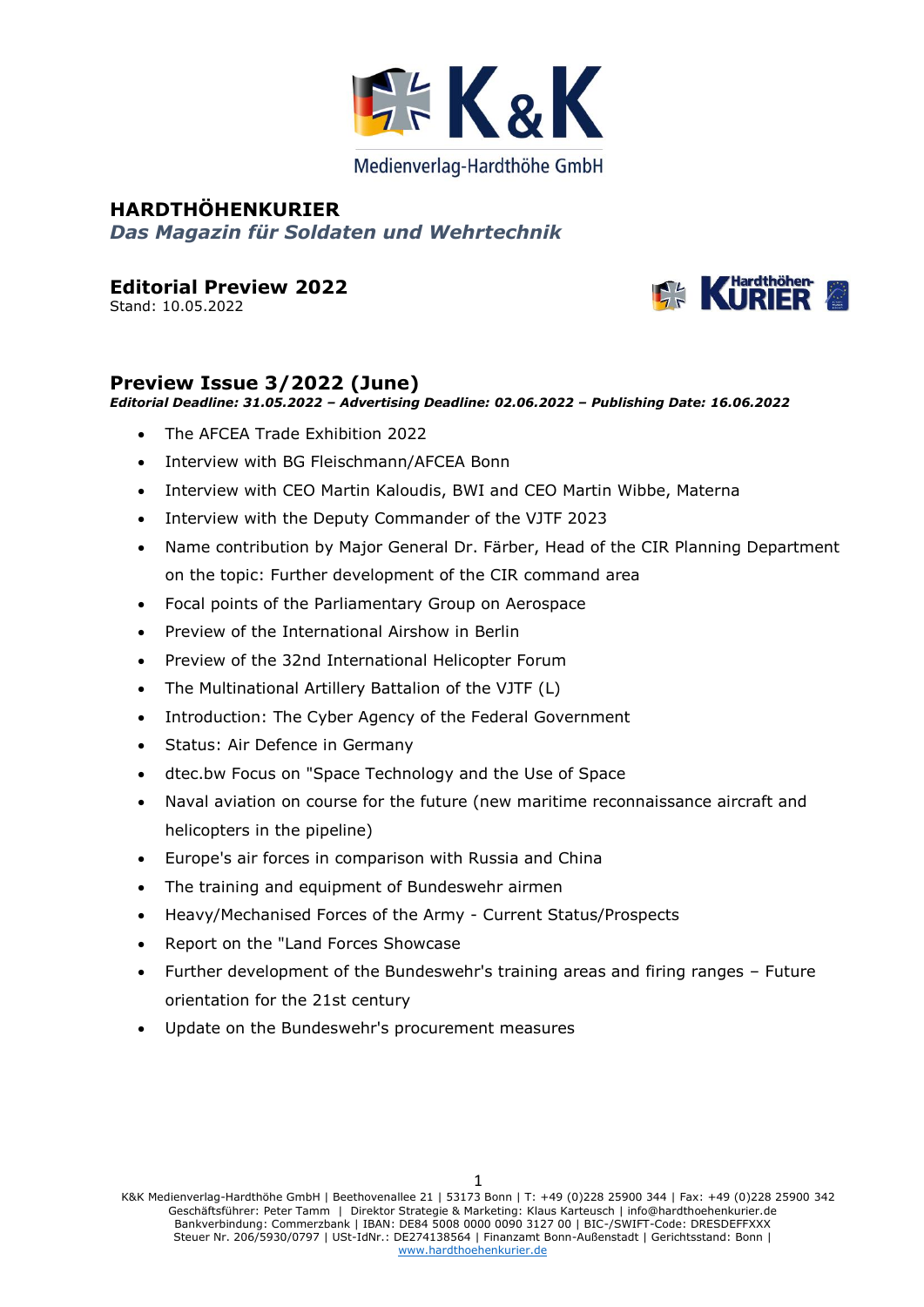

### **Preview Issue 4/2022 (July)**

#### *Editorial- Advertising Deadlinge: 01.07.2022 – Publishing Date: 28.07.2022*

- Report from the ILA
- From the ILA 2022 in Berlin: News on the Fighter Aircraft of the Future (FCAS)
- The National Test and Development Centre Eurofighter at the Manching / Neuburg a.D. site
- Spare Parts Supply: Supply Chain Management in the Air Force
- Report from the International Helicopter Forum
- H 145M Tests with the ROSY smoke projector system
- Implications of climate change for the Bundeswehr and for mission planning
- dtec.bw Focus "Aviation Technology in Defence Applications
- Optimisation of personnel requirements coverage in the aviation service
- Report from EUROSATORY
- Reorganisation process PzPiBtl 130 in DEU/GBR PiBrBtl 130 future tasks and challenges
- Medium/Wheel-Mobile Forces Current Status/Prospects
- Unmanned Systems for the Bundeswehr Land-Air-Sea
- Preliminary Report on the 24th DWT Naval Workshop
- Sea mine defence in the navy
- Cooperation of the German Navy with Norway
- Presentation Naval Arsenal
- SERA Germany Host-Nation April 2022 (Session Européenne des Responsables d`Armement)
- KdoFJg: Special Armament of the Military Police Force Civil - Military Cooperation - A Status Report

### **Preview Issue 5/2022 (October)**

*Editorial Deadline: 05.10.2022 – Advertising Deadline: 07.10.2022 – Publishing Deadline: 27.10.2022*

- Interview with the Inspector of the Army
- Deputy Inspector of the German Air Force: Pulling together how several departments exercise together for safety in German airspace
- Interview with Commander Multinational Command Operational Leadership
- Report on HQ Allied Air Command, Ramstein
- News from the work of WTD 61 Testing of airdrop systems
- Completion of NH90 TTH delivery to the German Army
- Topic from the area of ground-based air defence
- WIS Munster awarded for the fifth time
- dtec.bw focus on "Mobility of the Future
- Digital transformation innovation projects in fixed logistics facilities
- Together for the Future Cooperation between DLR and the German Air Force
- Perceiving the dimensional responsibility of air and space in military intelligence
- Looking ahead: Development of an Air Combat Cloud
- Defence Cloud Bundeswehr from the perspective of LaSK
- New Methods of Training under Pandemic Conditions
- Report on the 24th DWT Naval Workshop
- The Role of the Navy for Security and Stability in the Baltic Sea Region Interview with Commander Operational Flotilla 1
- Special and specialised naval forces

K&K Medienverlag-Hardthöhe GmbH | Beethovenallee 21 | 53173 Bonn | T: +49 (0)228 25900 344 | Fax: +49 (0)228 25900 342 Geschäftsführer: Peter Tamm | Direktor Strategie & Marketing: Klaus Karteusch | info@hardthoehenkurier.de Bankverbindung: Commerzbank | IBAN: DE84 5008 0000 0090 3127 00 | BIC-/SWIFT-Code: DRESDEFFXXX Steuer Nr. 206/5930/0797 | USt-IdNr.: DE274138564 | Finanzamt Bonn-Außenstadt | Gerichtsstand: Bonn | [www.hardthoehenkurier.de](http://www.hardthoehenkurier.de/)